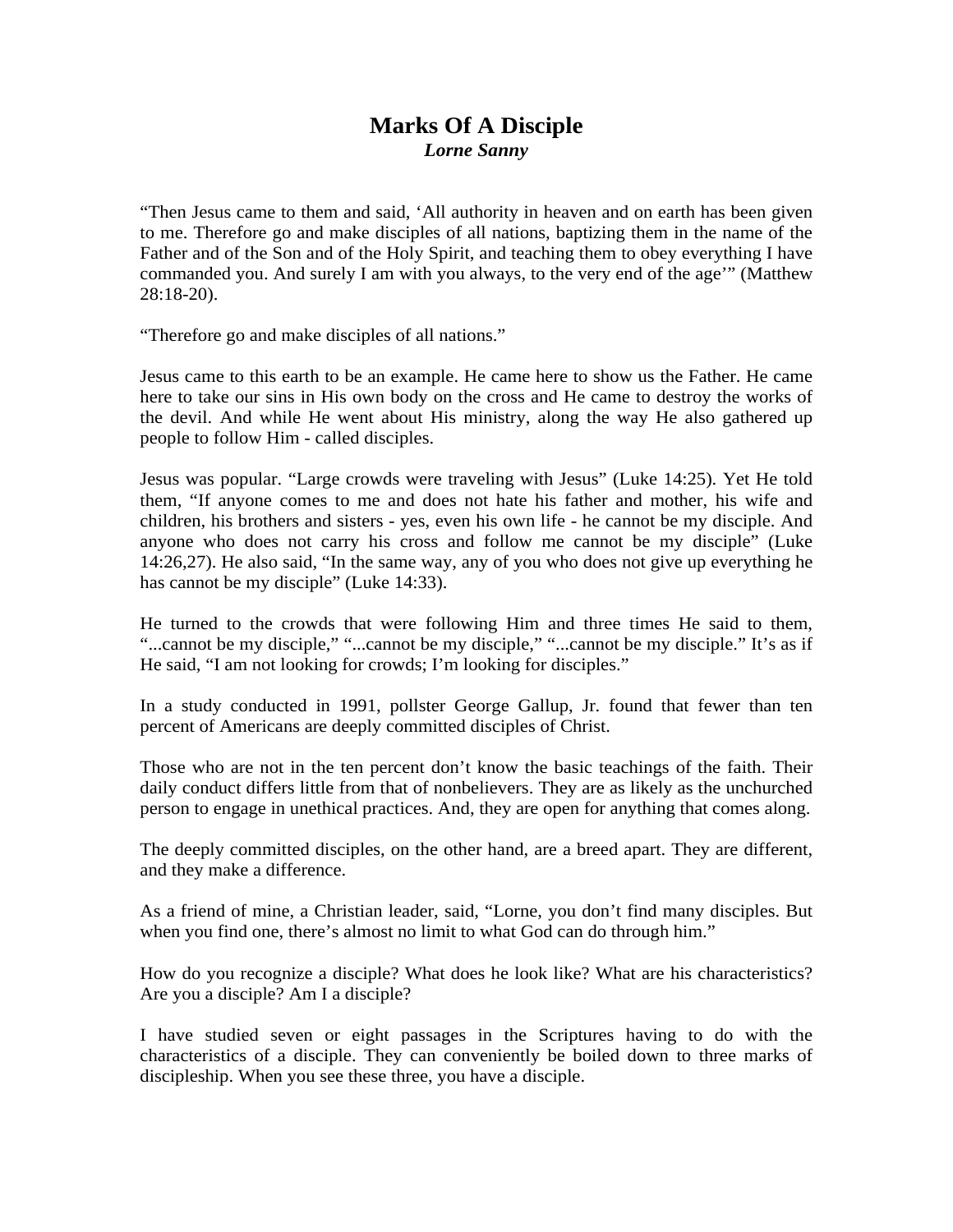## **Identified With Christ**

The first mark of a disciple is that he is someone who is identified with the person of Jesus Christ - someone who will openly admit that he belongs to Christ. Now whatever else you may think about baptism, it is a public identification with Jesus Christ. When you are baptized, you are saying I take my stand with, I am on the side of, and I belong to Jesus Christ.

A friend of mine told me of a Jewish man he led to Christ in Dallas. A few weeks later my friend told another Jewish man, a non-Christian, about the first one. Immediately the second man asked, "Has he been baptized yet?" When my friend said, "No, he hasn't," he replied, "Well, he'll never last." It was later, when the first Jew was baptized, that his family cut him off. He had made open identification with Jesus Christ.

"If you confess with your mouth, 'Jesus is Lord,' and believe in your heart that God raised him from the dead, you will be saved. For it is with your heart that you believe and are justified, and it is with your mouth that you confess and are saved" (Romans 10:9,10). An open identification with Jesus Christ. Jesus promised, "Whoever acknowledges me before men, I will also acknowledge him before my Father in heaven" (Matthew 10:32).

A friend told me that when he went with Billy Graham, who was to speak to 500 men at the Jewish Rotary Club of New York City, he wondered what in the world Mr. Graham would speak on to a Jewish club. When the time came, Billy stood up and spoke on "Christ, the Fulfillment of the Old Testament Prophecies." At the close they gave him a standing ovation. He had identified himself unashamedly with Jesus Christ.

On one occasion Jesus asked the disciples, "'But what about you...Who do you say I am?' Peter answered, 'You are the Christ' (Mark 8:29). It seems everything in His ministry led up to this.

But the thing that strikes me is that then "He began to teach them that the Son of Man must suffer many things and be rejected by the elders, chief priests and teachers of the law, and that he must be killed and after three days rise again" (Mark 8:31). A little later He called the multitude and His disciples to Him and said, "If anyone would come after me, he must deny himself and take up his cross and follow me...If anyone is ashamed of me and my words in this adulterous and sinful generation, the Son of Man will be ashamed of him when he comes in his Father's glory with the holy angels" (Mark 8:34,38).

Some years ago when I was with the Billy Graham team in a crusade, a businessman came forward one night and received Christ. The following Sunday night he went to a church that he sometimes attended. After the service he walked up to one of the leading elders in this church and told him, "I was at the Billy Graham meeting last week out at the ball park. I went forward and received Christ."

"I heard about it and I am delighted," the elder replied.

Then the businessman asked the elder, "How long have you and I been associated in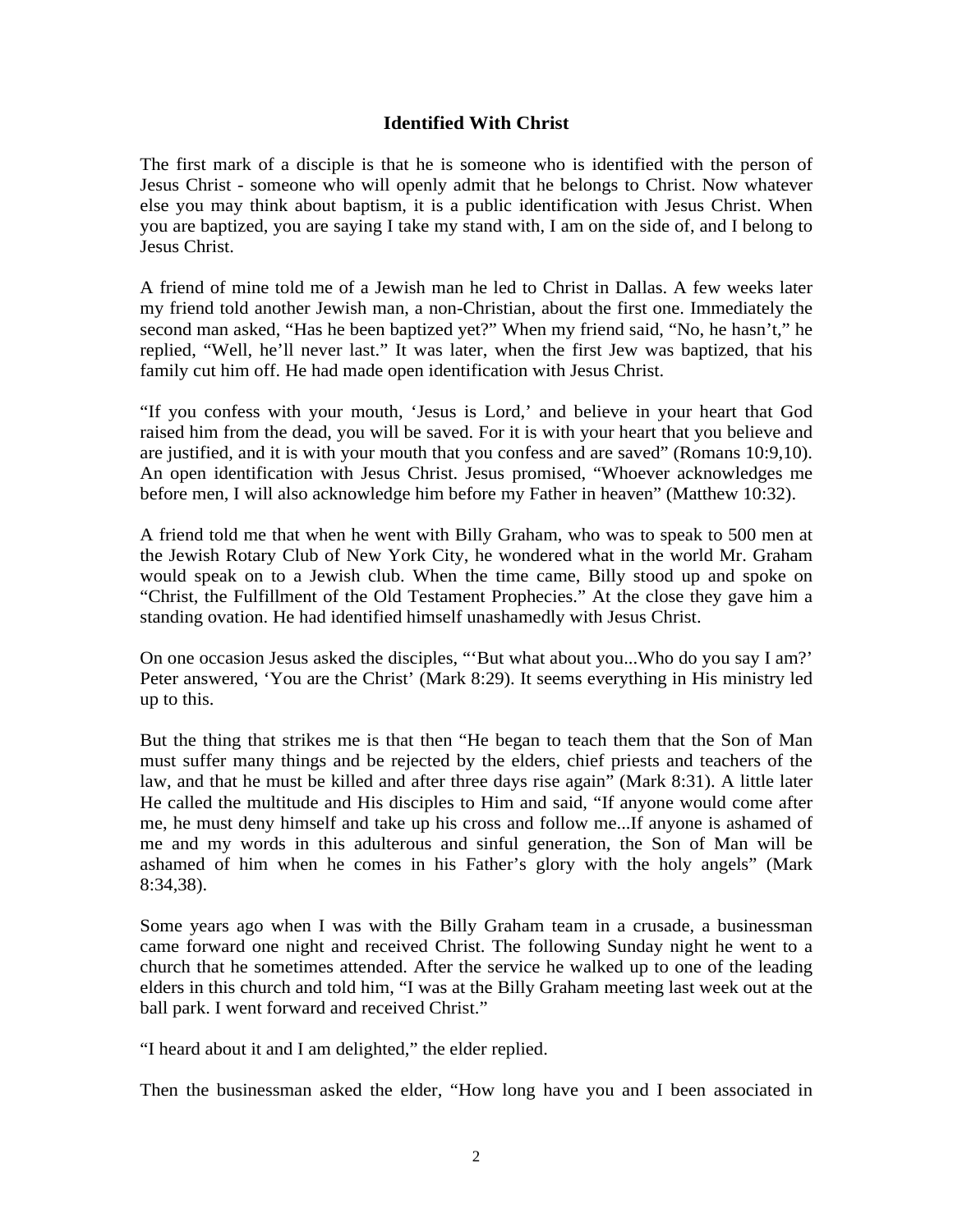business?" "About 23 years, I think."

"Have you known Christ as your Savior all those years?" the man asked the elder.

"Yes, I have," he answered.

"Well, I don't remember your ever speaking to me about Christ during those years," the man said. The elder hung his head, and the man continued, "I have thought highly of you. In fact, I thought so highly of you that I felt if anyone could be as fine a man as you and not be a Christian, then I didn't have to be a Christian either."

This elder had lived a good life before his friend, but he had not taken the added step of openly identifying with the One who enabled him to live that kind of life. Here was a fine man, but he did not have this first mark of a disciple of Jesus Christ.

When Jesus asks you to deny yourself, take up your cross daily and follow Him, what do you think it means? Whatever else it means, I think it means to be identified with Christ, not only when it's popular but when it's unpopular. Not only when it's the thing to do, but also when it seems as if it's not the thing to do. I like the way the New English Bible puts Revelation 1:9. John writes, "I was on the island called Patmos because I had preached God's word and borne my testimony to Jesus."

I once talked to the Chief of Police of Stockholm, who was a Christian, and discovered he had been a delegate to Panmunjom back when the Korean truce was first signed. He had interviewed some of the Chinese soldiers as to whether or not they wanted to be repatriated. He told me about a soldier who came through one day and gave his testimony to the interrogators concerning his faith in Jesus Christ. There in the Red Chinese army was a disciple.

Do you take an opportunity to admit that you are a follower of Jesus Christ? Why not determine that at the first opportunity this week you will quietly, graciously, but openly identify yourself with Jesus Christ? I believe this is a mark of a disciple.

One morning I spoke to the SWAP (Salesmen With A Purpose) Club in Colorado Springs. They call in various speakers to tell how selling applies to their business. I spoke on how it applies to the Gospel. In the process I explained the Gospel. After I had spoken, they introduced the guests. One of them was a friend of mine, Will Perkins, an automobile dealer. It was his first time there. When he was introduced he stood and said, "Gentlemen, two years ago I heard a presentation similar to the one you heard this noon. I bought it, and it has changed my life." Then he sat down. I thought to myself, how many Christians would have taken that little opportunity to identify themselves with the person of Jesus Christ?

### **Obedient To The Word**

A disciple is not only a believer who is visibly identified with the person of Christ, he is also obedient to the Word of Christ - to the Scriptures. "Therefore go and make disciples of all nations...teaching them to obey everything I have commanded you."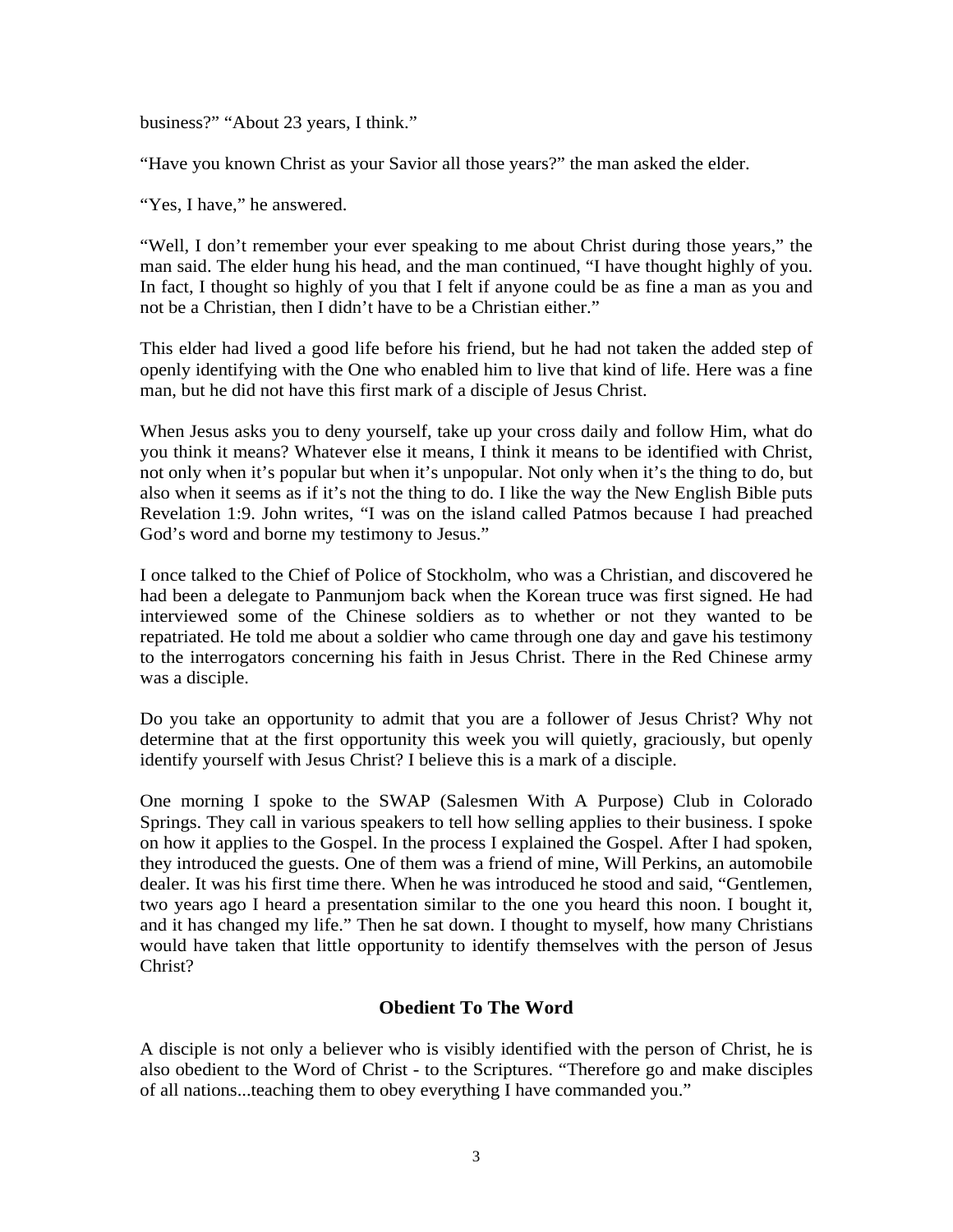"Teaching them to obey everything I have commanded you." Jesus said, "If you hold to my teaching, you are really my disciples" (John 8:31). If you observe it and apply it to your life, then you are My disciple.

Luke records what happened one day when a crowd of people listened to the Lord Jesus preach. One woman in the crowd was probably middle-aged or a little beyond (I'm interpreting a little bit here). As she listened to Jesus, something welled up within her. Perhaps she had a son who was wayward, and as she looked at the Lord Jesus, she wished her son were like Him. Or maybe she had never had a son and had always wanted to have one. Anyway she spoke up - she sort of burst out - and said, "Blessed is the mother who gave you birth and nursed you" (Luke 11:27).

Jesus' answer to her was significant. He said, "Blessed rather are those who hear the word of God and obey it" (Luke 11:28). That's real happiness. That's real blessedness - to hear what God has to say and to do it.

I enjoyed reading a book by the late Sam Shoemaker, Extraordinary Living for Ordinary Men. In it he says that Christians who are half-committed are half-happy. But to be really happy you need to go all the way in commitment. And this means to be obedient to the Word of Christ.

Obedience is necessary also for stability. The greatest sermon ever preached was the Sermon on the Mount. And notice how Jesus concluded it. He said, "Therefore everyone who hears these words of mine and puts them into practice is like a wise man who built his house on the rock. The rain came down, the streams rose, and the winds blew and beat against that house; yet it did not fall, because it had its foundation on the rock. But everyone who hears these words of mine and does not put them into practice is like a foolish man who built his house on sand. The rain came down, the streams rose, and the winds blew against that house, and it fell with a great crash" (Matthew 7:24-27).

What made the difference between the wise man and the foolish man? It wasn't knowledge, because they both heard the same sermon. They went to the same conference; they had the same knowledge. They both heard the Word. Not only that, they had the same circumstances. It says that the rain descended, the floods came, the winds blew and beat upon the house of the wise man. The rain descended, the floods came, the winds blew and beat upon the house of the foolish man. The circumstances were the same. One couldn't say, "Well, you don't know how tough it is where I come from." "Well, you don't know what kind of a family life I've got." "You don't know how I suffer down at work." It wasn't their circumstances that made the difference. One thing made the difference between wisdom and foolishness. One obeyed the Word; the other one did not.

Jesus said, "Whoever has my commands and obeys them, he is the one who loves me. He who loves me will be loved by my Father, and I too will love him and show myself to him" (John 14:21). What does that mean? It means Jesus will make Himself real to him. To whom? To the one who has His Word and keeps it.

So a disciple does more than attend meetings. He does more than take notes. (He does that, incidentally, in my opinion, though I don't have any Scripture to prove that.) But he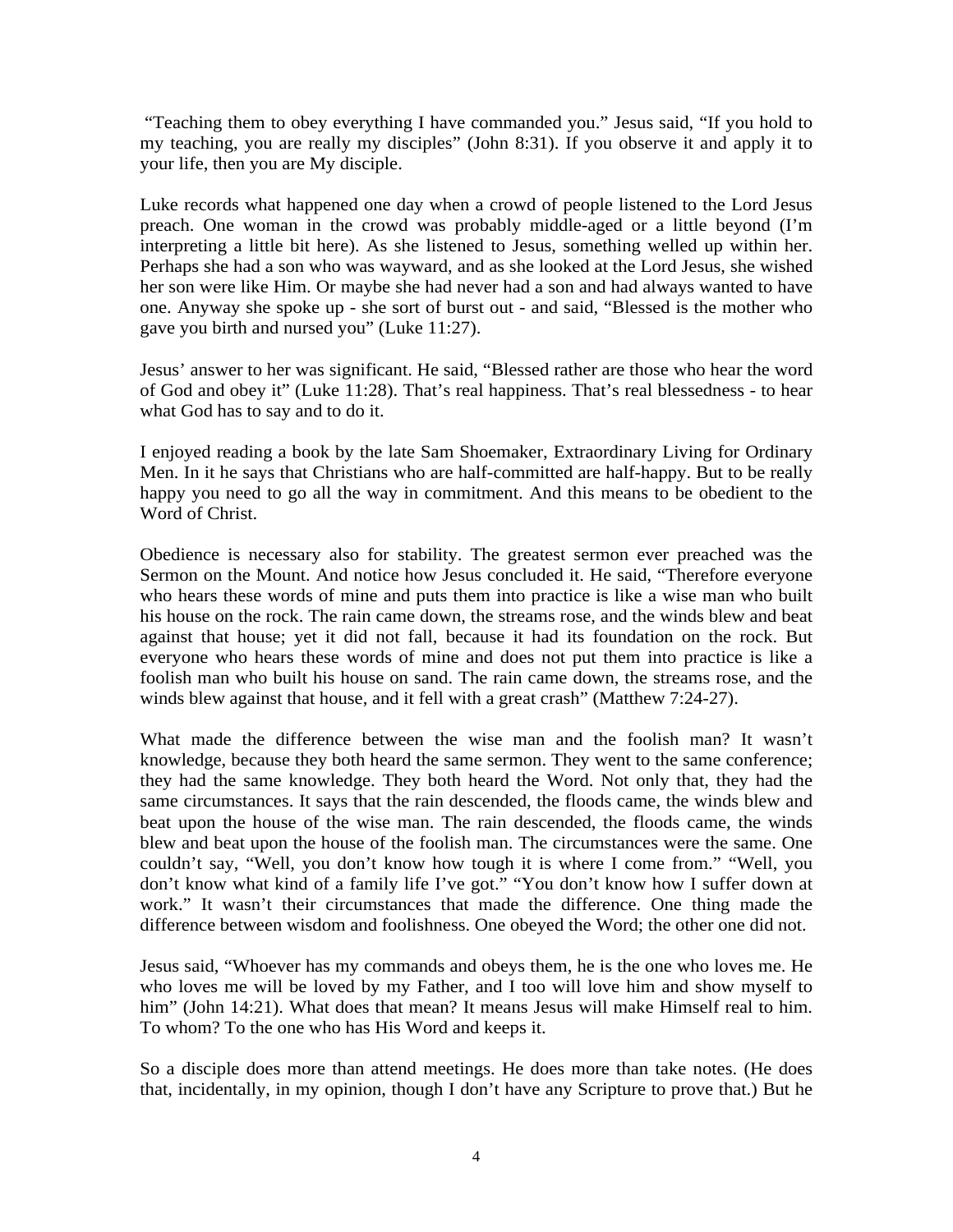finds out what the Bible says and does it. Suppose he's going. through Proverbs in his morning quiet time, and he comes to Proverbs 3:9,10, "Honor the Lord with your wealth, with the firstfruits of all your crops; then your barns will be filled to overflowing, and your vats will brim over with new wine."

Early in my marriage, a Christian doctor in Seattle said, "Now let me make a suggestion about handling your family finances. Honor the Lord with your wealth, and with the firstfruits of all your crops. Set aside money for the Lord before you pay the rent. Before you buy the food. Even when you think you don't have enough money left to pay the rent and to buy the food. You watch. God will see to it that you have money for the rent and for the food."

Now will He or won't He? Well, the Word promised that He would, and He did.

A friend of mine was looking over the family bills and they looked pretty big. He and his wife prayed and decided that the first thing they ought to do to get out of debt was to increase their giving. And they are out of debt. They proved that God can fulfill His Word.

Another illustration of the truth that a disciple must be obedient to the Word of Christ is in these words of Jesus, "Therefore if you are offering your gift at the altar and there remember that your brother has something against you, leave your gift there in front of the altar. First go and be reconciled to your brother; then come and offer your gift" (Matthew 5:23,24).

When was the last time you went and made something right with someone else? When did you admit to your wife or your children that that fit of temper was sin? It's amazing to me when couples say that neither one has ever asked forgiveness of the other. If you don't find some times when you've got to make some things right, you're about ready for heaven right now. A disciple has a conscience void of offense toward God and man.

Let's go back to "Therefore go and make disciples of all nations." I don't know why it is that some people think the day of missions is over. In one recent year, independent missions in America, not the denominational, just independent missions, needed 4,000 missionary candidates that they didn't get. Have you ever considered the possibility that obedience to the Word of Christ might mean leaving your business?

Bob Potter owned a supermarket down in Oklahoma City. If he and his wife hadn't sold it and gone into the Lord's work, maybe God would have used someone else. But many people have been blessed by the ministry of Bob Potter through The Navigators.

The Navigators could use double our number of representatives right now. But don't apply. We don't take applications. Many times as I've gone around with the Billy Graham Crusades, young fellows have come up and said, "Mr. Sanny, do you know of any openings in Christian work?"

"Yep, I do."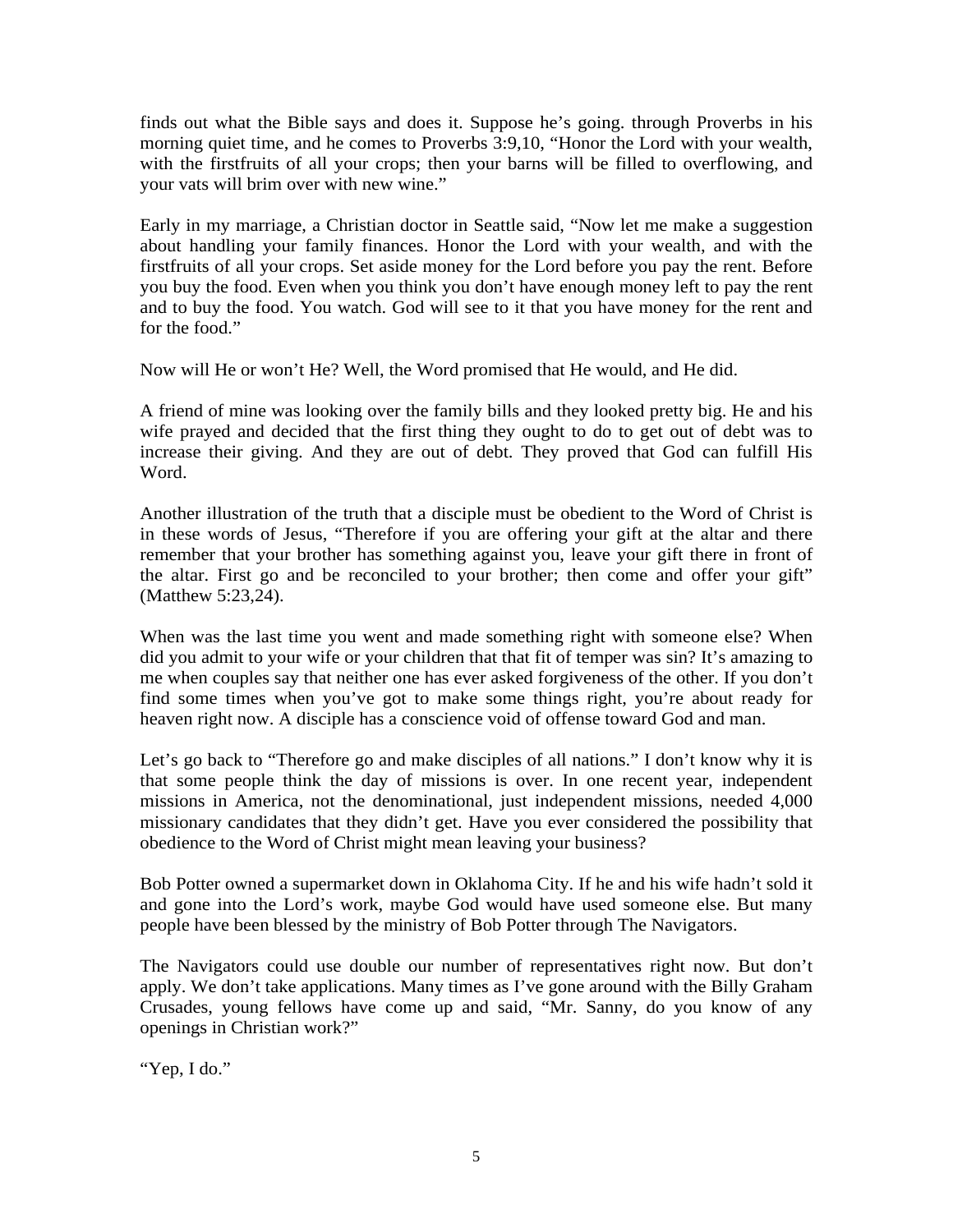They'd ask, "Where?"

And I'd say, "Right where you live. Your neighborhood. Where you go to school." I find that God usually leads you to the next step after you take this one. That's where you start.

I'm not speaking of going to the mission field because you're so sick and tired of the office you can't stand it, or because the boss has bugged you for two years and any change would be an improvement. I'm speaking of obedience to the Word of Christ, wherever it may lead and when the going is tough. That's a mark of a disciple.

After Moses died, Joshua had the job of taking three million people into the Promised Land. That included women, children and livestock. God gave him some instructions. You'd think the Lord would say, "Now, look, here's how you'd handle this problem, here's how you do this, here's how you do that." But, no. He said, "Joshua, one thing above all else is going to take a lot of courage - and it's not leading all these people and facing all the enemies that are in the land. That isn't what's going to take courage." But, "Be strong and very courageous. Be careful to obey all the law my servant Moses gave you" (Joshua 1:7).

You may think it doesn't take courage to be obedient to the Word of God. But I wonder how obedient we really are to the Word. We live in a Christ-rejecting world, and anyone who is going to live in obedience to this Book is going to come into conflict with it. That's how you recognize a disciple. He does more than hear the Word. He puts into practice what he's heard.

The Navigators are kind of rabid on this subject. Year after year you'll hear us beat certain drums all the time. One is that we need to come to know the Bible and apply it. That's why we publish Bible study courses and Scripture memory programs. We need to make up our minds that with God helping us in the power of the Holy Spirit, we are going to be obedient to the Word of Christ. That's a mark of a disciple. He seeks to follow the Bible and do what it says.

### **Fruitful for Christ**

So a disciple is one who is openly identified with the person of Christ. Second, he is obedient to the Word of Christ. And third, he is bearing fruit in the work of Christ. "This is to my Father's glory, that you bear much fruit, showing yourselves to be my disciples" (John 15:8).

Now it seems to me that there are two kinds of fruit here. First, the fruit of character, the fruit of the Spirit - love, joy, peace, patience, kindness, goodness, faithfulness, gentleness, self-control (Galatians 5:22,23). And second, there's fruit by way of influencing the lives of others for Christ. "You did not choose me, but I chose you and appointed you to go and bear fruit - fruit that will last" (John 15:16).

I really threw a curve ball to my Sunday School class one Sunday morning. I intended to. We were talking about Jesus sending out the twelve two by two. He gave them authority over unclean spirits. They went out and preached that men should repent. They cast out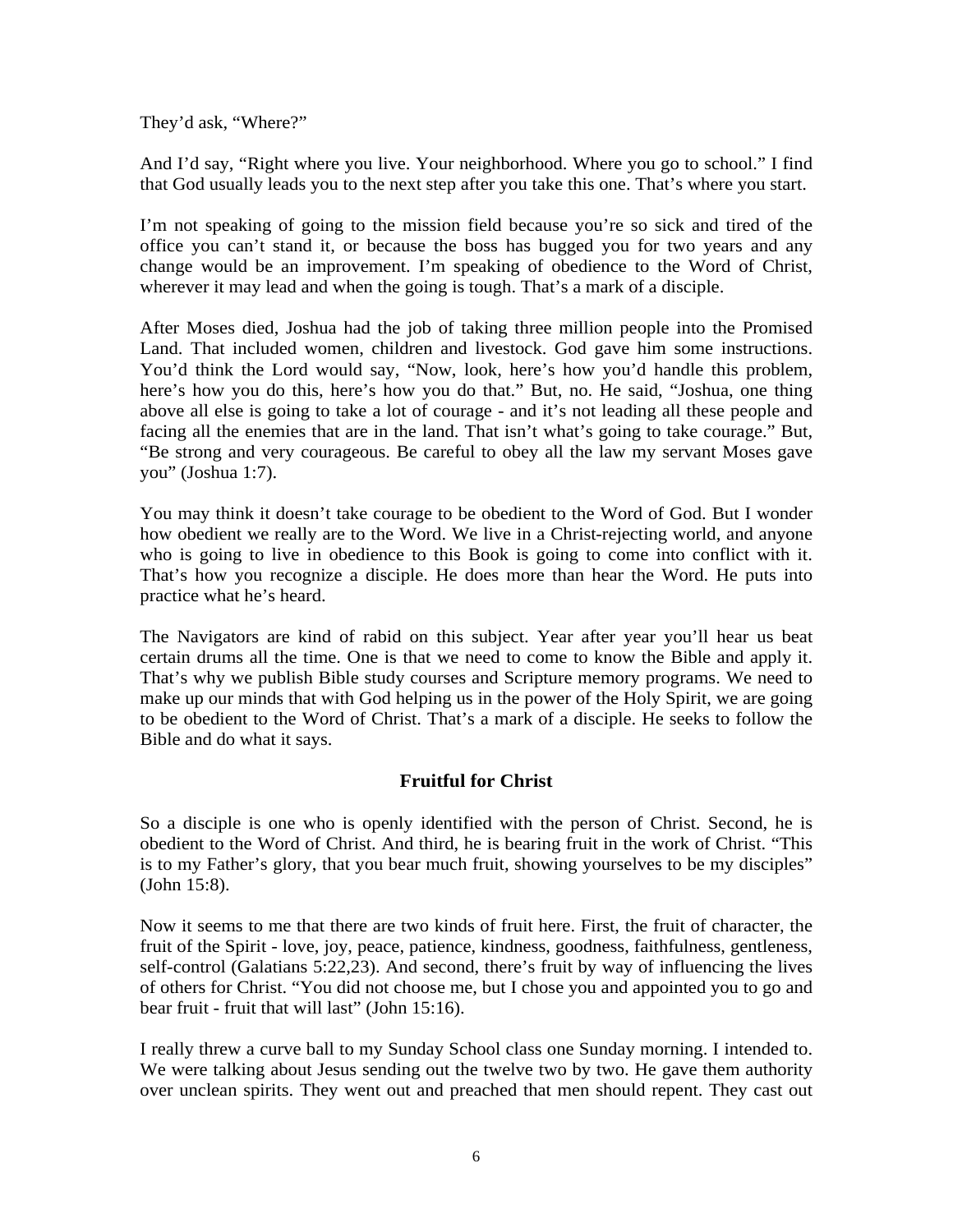demons and anointed with oil many that were sick and healed them. Then I asked, "Do you think Judas did this? Do you think Judas went out and preached to people to repent? Do you think Judas cast out demons and healed the sick?"

Some feel they can prove that Judas was never saved. Let's assume they're right. Did Judas then preach that people should repent? Did he cast out demons? Did he heal the sick? Could he have?

Look at Jesus' words: "Many will say to me on that day, 'Lord, Lord, did we not prophesy in your name, and in your name drive out demons and perform many miracles?' Then I will tell them plainly, 'I never knew you. Away from me, you evil-doers!'" (Matthew 7:22,23).

My point was that we get so carried away with the spectacular that we think the spectacular is the supreme evidence that we are real disciples or Spirit-filled. But the real evidence is shown in our character - love, joy, peace, patience, kindness, goodness, faithfulness, gentleness, self-control. We're considering here the character of a disciple.

I've heard it said that the Apostle Paul before he was converted, would pray something like this every day, "God, I thank You that I am not a Gentile, that I am not a slave and that I am not a woman." But look at how God changed his attitude. In his first letter he wrote, "There is neither Jew nor Greek, slave nor free, male nor female, for you are all one in Christ Jesus" (Galatians 3:28). Here is evidence of the fruit of the Spirit in the way of character.

This is what it means to be a disciple of Jesus Christ. It includes one's whole attitude, outlook, character and relationship to others. By this shall all men know that you are My disciples, if you can work great miracles? No. "By this all men will know that you are my disciples, if you have love for one another" (John 13:35).

When Jesus talked about His ministry and what He came to do, He quoted from Isaiah 61:1,3, "The Spirit of the Sovereign LORD is on me, because the LORD has anointed me to preach good news to the poor. He has sent me to bind up the brokenhearted, to proclaim freedom for the captives, and release from darkness for the prisoners...and provide for those who grieve in Zion - to bestow on them a crown of beauty instead of ashes, the oil of gladness instead of mourning, and a garment of praise instead of a spirit of despair."

Take this world in which we live with all of its glitter, its tinsel and its veneer. Strip all of this away, and how would you characterize the real world underneath? Brokenhearted, captive, bound, anxious, sad, depressed.

A disciple is one who gets involved in that kind of world, who is bearing fruit in the work of Christ. He shows the fruit of the Spirit in a Christlike character - love, joy, peace, patience, kindness, goodness, faithfulness, gentleness, self-control. How we need that in the world in which we live!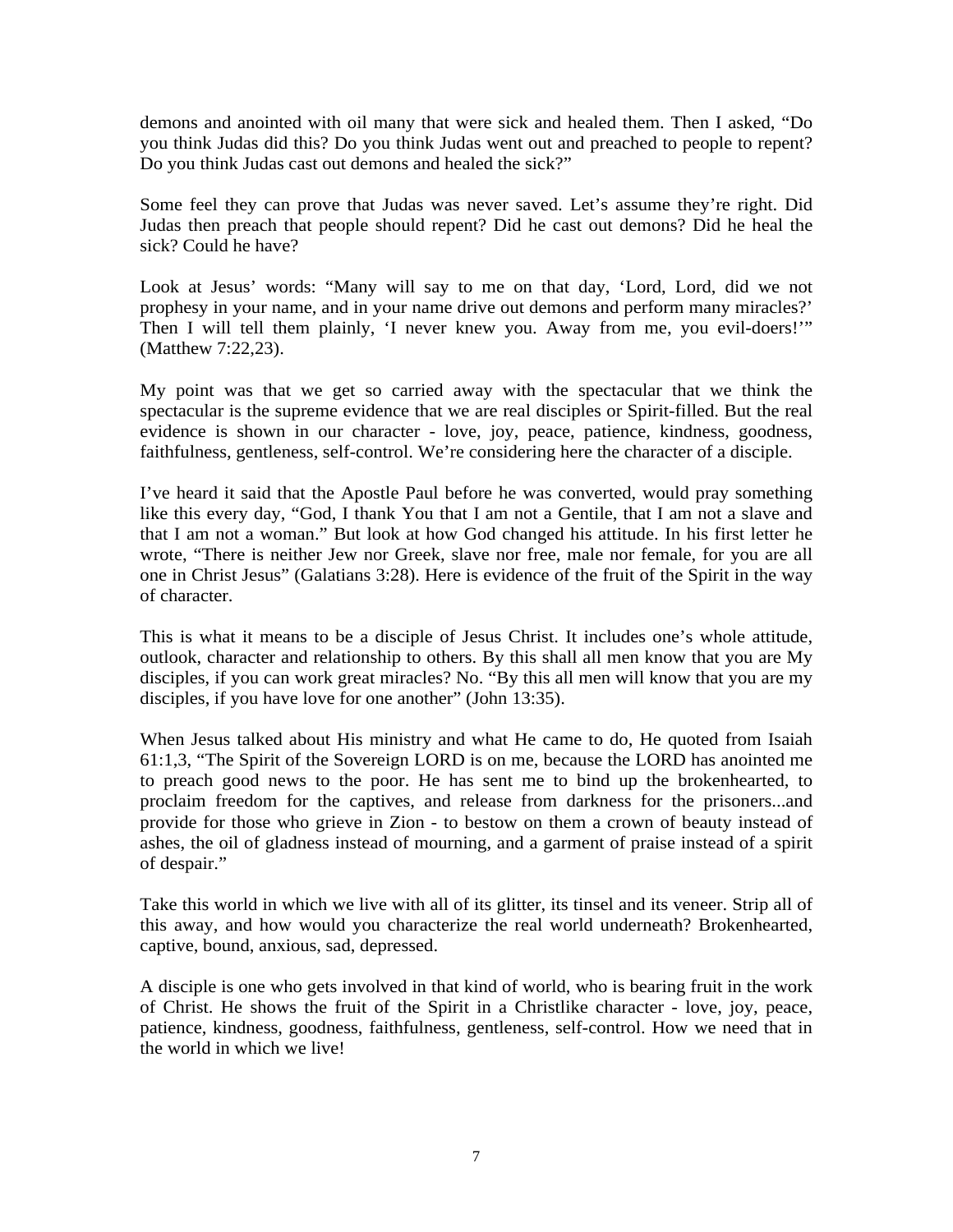#### **The Greatest Is Love**

What did Jesus say was the greatest identifying mark of all in a disciple? Love. "By this all men will know that you are my disciples" - if you do what? "If you love one another." One of the greatest illustrations of this that I have seen was on the television special "James Emory Bond." It was an entire one-hour interview with a black man who was an ex-truck driver. He was in his seventies at the time of the interview.

Apparently he lived in Baltimore. One night he watched a panel discussion with some of the city leaders, mayor, chief of police and others on television. They discussed the race and juvenile delinquency problems in Baltimore. As he watched, his heart was really moved.

The next day he went down to the television station. He wanted to talk to somebody because he had been so moved by their discussion. He said he knew the answer, but he didn't know whom to tell. At the station they had the good sense not only to interview him, but also to videotape it. All you saw was this grey-haired gentleman as he answered questions coming from off camera.

He said, among other things, that when he was a young fellow growing up on the edge of Baltimore, the white boys would throw rocks at him as he was on his way to school. He began to hate white people. As a young man he started working as a truck driver. One morning when he saw the milk truck go by, he thought how nice it would be if he could just have a little milk before he went to work in the morning.

He stopped the milkman, who was a white man, one day and asked him if he would leave him a quart of milk. He said, "No, I don't deliver milk to niggers."

"So," Bond said, "I called up the milk company, and I asked the man I talked with if this was true, that they didn't give milk to black people. He said, 'No, that's not right. We do deliver milk to black people, and we'll see that he delivers the milk.'

"So," he said, "the milk came, a quart each morning. Several weeks went by and I realized that he wasn't leaving me a bill, and I wanted to pay for it. So I stopped him one morning and said, 'I want you to give me a bill so I can pay for this.' And the milkman said, 'I don't take money from niggers.' So I said, `Well, I've got to pay you, you've just got to let me pay you.'

"'Well,' the milkman said, 'tell you what you do. You put the money on the fence post.'

James Emory Bond said, "I thought I'd have a little fun with him, so I said, 'Now I won't feel like I paid you unless I put it in your hand."Nossir,' he said, 'put it on the post.' So I said, `OK.' And I put it on the post. When the milkman reached out to take the change, I just laid my hand on top of his. And he jerked it away."

Then he said, "Later on, one of God's servants by the name of Billy Sunday came to our town, and he told how Jesus Christ died on the cross to take away man's sin and his enmity of heart toward his fellow man. As I heard that, I realized that I needed this, and I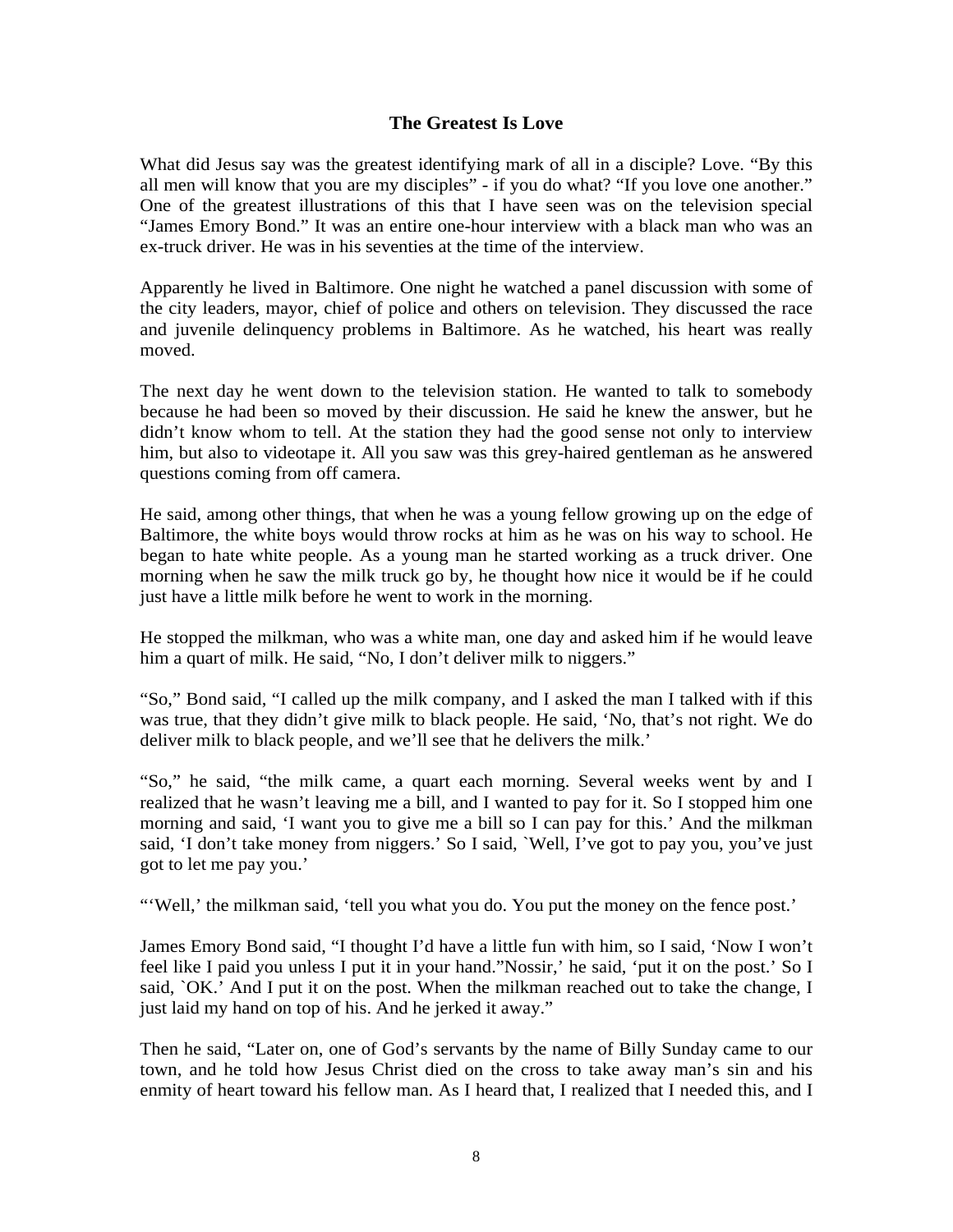walked the sawdust trail. And you know, God took the hate out of my heart for the white man.

He put love there."

Apparently a few days later, unknown to him, the milkman went to hear Billy Sunday. He went forward in the meeting, received Christ, and a couple days later pulled up in front of James Emory Bond's little place. With tears streaming down his face, he apologized for the way he had treated him. And this dear old black man said, "I have loved him, and he has loved me ever since."

Now that's what discipleship means. There is a mark of a disciple. Bearing fruit in the work of Christ. "By this all men will know that you are my disciples, if you love one another." When we begin to see more disciples sprinkled around America and around the world, what a difference it will make! Real genuine disciples who will turn the world upside down. There are many already, and we ought to be praying for them.

But not only is there the fruit of Christlike character, but also the fruit of the Spirit in the lives of others. Jesus said, "You did not choose me, but I chose you and appointed you to go and bear fruit - fruit that will last" (John 15:16).

Go and bring forth fruit. Paul wrote to the Romans of his desire, "That I might have a harvest among you" (Romans 1:13). I think he meant lives influenced for Christ.

Once while I was thinking about this, two events took place that drove the truth home to me. One was something I read about Dr. Charles F. McKoy of Oyster Bay, Long Island. After fifty years of fruitful ministry as a pastor and evangelist, this 71-year-old bachelor began looking around for a retirement home.

A bishop from India came to his church to plead for missionary help for India. Dr. McKoy prayed earnestly that God might lay it on the heart of someone in the congregation to respond to this call and go to India. After the third message the bishop turned to Dr. McKoy and said, "I don't think God is looking for someone in the congregation. I think he is looking for the man in the pulpit."

Dr. McKoy could hardly believe his ears. He said, "Bishop, are you losing your mind? I'm 71, I've never been overseas; I've never been on the ocean. The thought of flying terrifies me." But soon a new missionary was on his way to India, green and seasick, but on his way - at age 71. Fifteen years later Dr. McKoy died. Between the ages of 71 and 86 he had gone around the world nine or ten times winning people to Christ in India and Hong Kong, in the opium dens and in the most difficult places. He was a real disciple in old age also. One reason it struck me was that I was reading in Psalm 92:14, "They will still bear fruit in old age, they will stay fresh and green." Your life can be fruitful to the very end.

The same week, we received word from Virginia that a young fellow named Teed Radin, 23 years of age, a graduate of Virginia Polytechnic Institute, who would soon be on the Navigator staff, had been in a head-on collision. Teed was killed instantly and his fiancee